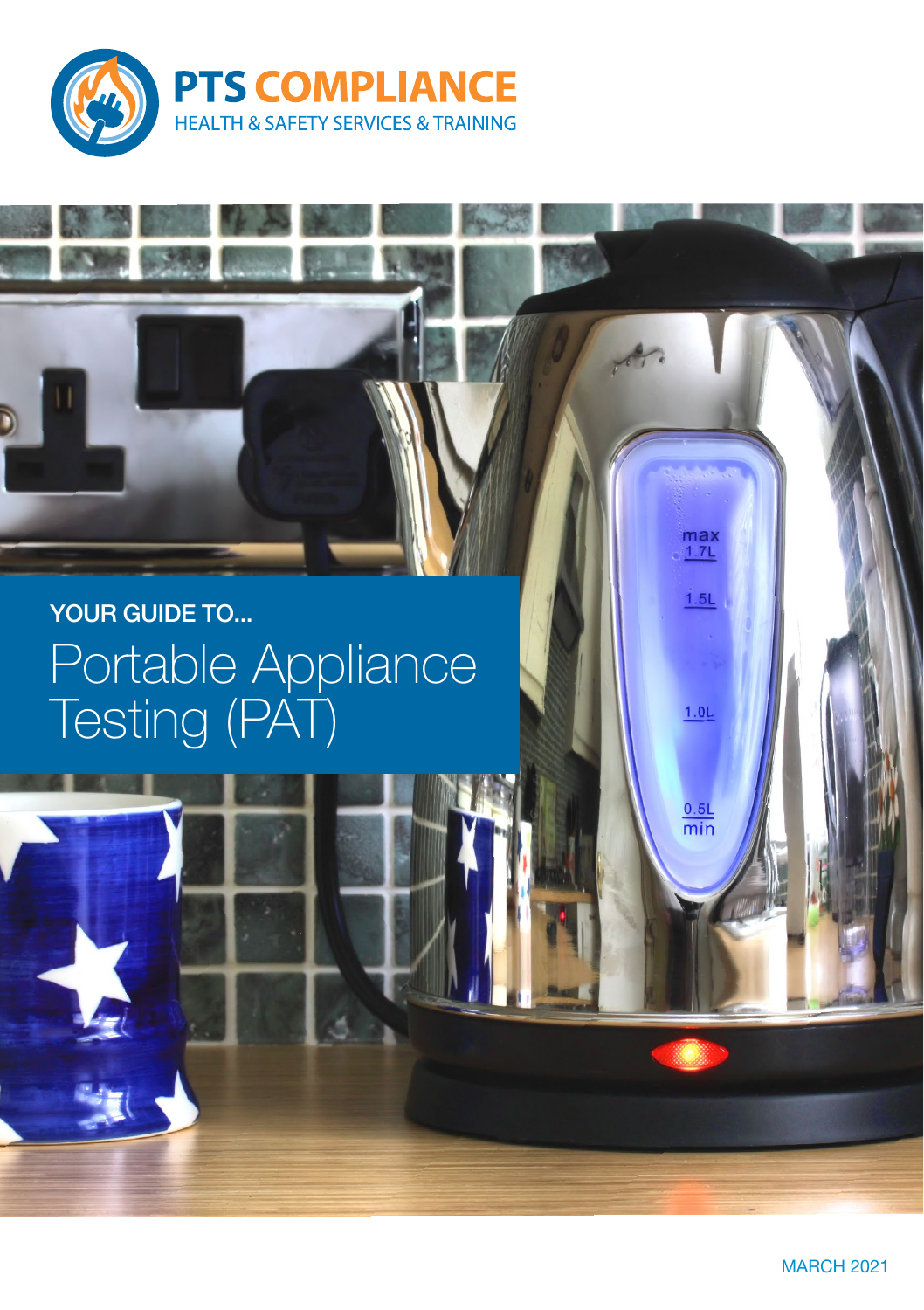# Portable Appliance Testing (PAT)

Portable appliance testing (PAT Testing) is the process of periodically testing your electrical appliances. It helps to ensure they are effectively maintained and safe for use within the appropriate environment, according to the manufacturers specification. It is a statutory requirement and many insurance companies require the insured to comply with all current regulations.

Our qualified (PAT Test) portable appliance testing engineers may find numerous faults within most workplaces. Our engineers will replace damaged plugs free of any charges. Wiring the plug incorrectly or indeed dangerously can lead to serious injury of anyone coming into contact with either the plug or the appliance it is connected to. A wiring fault like this can easily cause fire and electrocution. Our fully qualified engineers will replace or repair this plug and make sure that it is perfectly safe for use afterwards – this is all included in the initial PAT testing cost quote.

Our PAT testing services comprises of:

- A fully qualified engineer to visit your premises
- Every item comprehensively tested with approved test equipment
- Each item tested will have a unique NIC EIC approved label
- Full NIC EIC approved asset register and certificate
- Incorrect fuses changed free of charge
- Damaged plugs replaced free of charge

#### Portable Appliance Testing (PAT Testing)

Portable appliance testing (PAT Testing) is the process of periodically testing your electrical appliances. This helps to ensure they are effectively maintained and safe for use within the appropriate environment, according to the manufacturer specifications. PAT Testing is an

essential aspect of every companies health & safety policy to ensure that staff aren't harmed by any electrical equipment within a business premises.

#### What is PAT Testing?

An electrical PAT Test is an essential aspect of a company's health & safety policy to ensure that staff aren't harmed by any electrical equipment within a business premises. PAT Testing should be performed regularly to protect employees, customers and yourself, against any accidents and liability within the workplace. PAT Testing is carried out by a business in accordance with guidelines stated in the IEE Code of Practice.

#### Meaning of PAT Testing

Portable Appliance Testing is abbreviated to 'PAT'. The phrase 'PAT Testing' is in fact a tautology in the same way that some people say ' LCD Display'. However, the phrase is commonly used in the industry even though most people realise it is incorrect. The correct term for the whole electrical PAT test process is 'In-service Inspection & Testing of Electrical Equipment'.

#### Why PAT Test?

The legislation of specific relevance to electrical maintenance is the Health and Safety at Work Act 1974, the Management of Health and Safety at Work Regulations 1999, the Electricity at Work Regulations 1989, the Workplace (Health, Safety and Welfare) Regulations 1992 and the Provision and Use of Work Equipment Regulations 1998.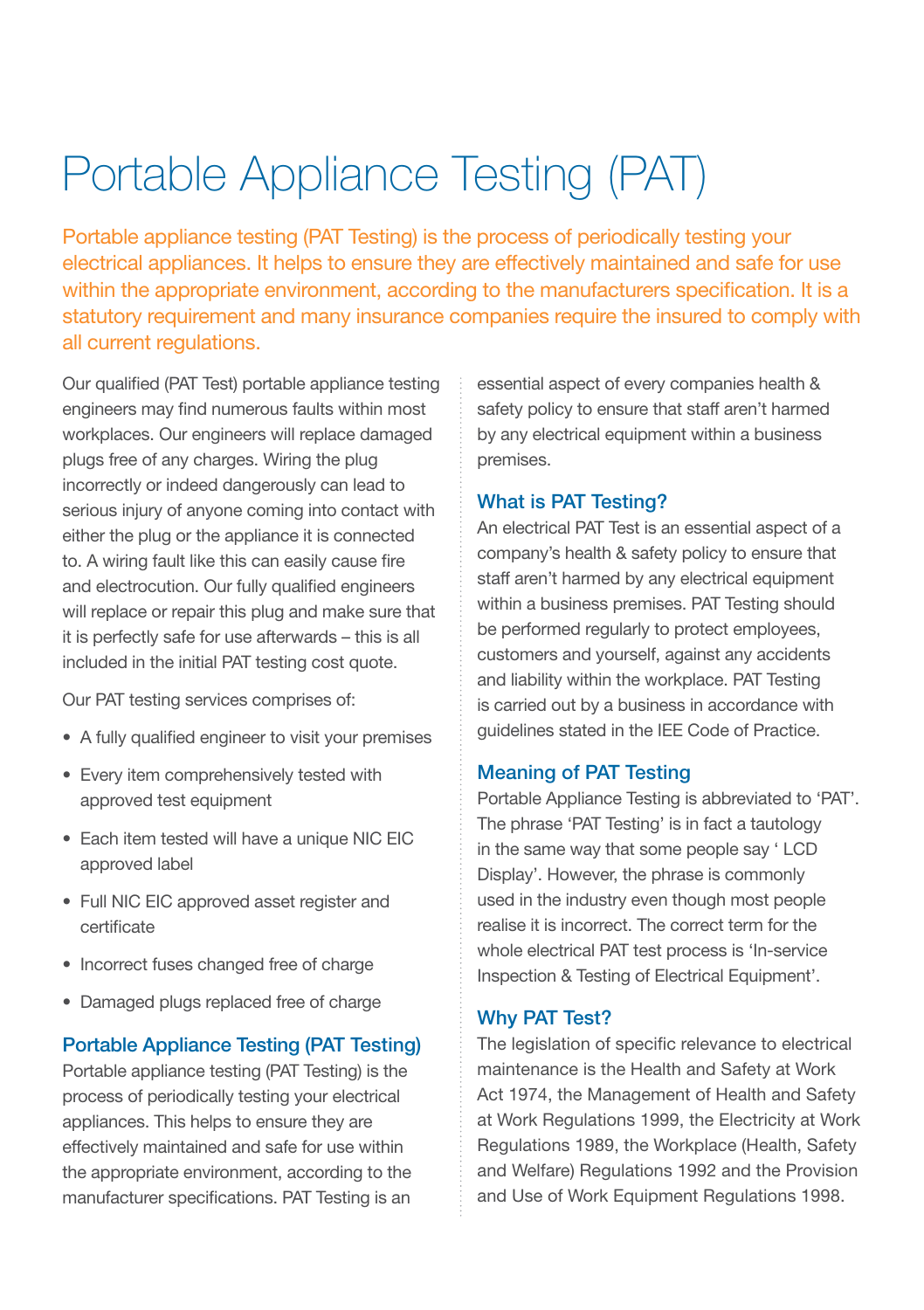The Health and Safety at Work Act 1974 puts the duty of care upon both the employer and the employee to ensure the safety of all persons using the work premises. This includes the self employed. The IEE Code of Practice for In Service Inspection and Testing of Equipment sets out the standard to which each appliance is comprehensively tested. It is recommended that you use the latest computerized PAT testing equipment or hire a professional company which can offer you this service for a reasonable PAT testing cost. All portable appliances will need testing such as IT equipment, kettles and microwaves. The inspection and testing should be carried out by a fully qualified PAT testing engineer.

#### PAT Testing Law

You are responsible. It is a statutory requirement and many insurance companies require the insured to comply with all current regulations. This includes the Electricity at Work Regulations 1989, which state that "As may be necessary to prevent danger, all systems shall be maintained so as to prevent, so far as reasonably practicable, such danger" (Regulation 4(2)). "Electrical equipment includes anything used, intended to be used or installed for use, to generate, provide, transmit, transform, rectify, convert, conduct, distribute, control, store, measure or use electrical energy." (Regulation 2(1)). The responsibility on the employer to ensure work equipment is safe is also covered by The Provision and Use of Work Equipment Regulations 1998. This states that "Every employer shall ensure that work equipment is so constructed or adapted as to be suitable for the purpose for which it is used or provided." (Regulation 4(1)). This includes all work equipment (fixed, portable or transportable) connected to a source of electrical energy."An electrical PAT test can ensure that these devices are safe, and compliant. Failure to comply with Electrical Regulations can lead to a maximum penalty of a £5,000 fine and/or up to six months imprisonment. For breaches under the general duties of the Health Safety at Work Act 1974, penalties of up to £20,000 were introduced in 1992 and offences heard on indictment in the Crown Court attract unlimited financial penalties and up to two years imprisonment. It's not worth the risk ! Call us now to a FREE no obligation quotation of your PAT testing cost. It's cheaper than you think! "

### Common PAT Testing Faults

Our qualified (PAT Test) portable appliance testing engineers will find numerous faults within most workplaces, below are some of the most common we come across in our electrical PAT test process, and repair on a daily basis. Our engineers will replace plugs damaged in this way free of any charges. Wiring the plug incorrectly or indeed dangerously can lead to serious injury of anyone coming into contact with either the plug or the appliance it is connected to. A wiring fault like this can easily cause fire and electrocution. Our fully qualified engineers will replace or repair this plug and make sure that it is perfectly safe for use afterwards - this is all included in the initial PAT testing cost quote.

If you want your PAT Testing to be performed by an engineer who will arrive at the agreed time, dressed in a tidy uniform, perform his duties whilst causing the least disruption to your business and get all this for the price you thought it would be – call us today!